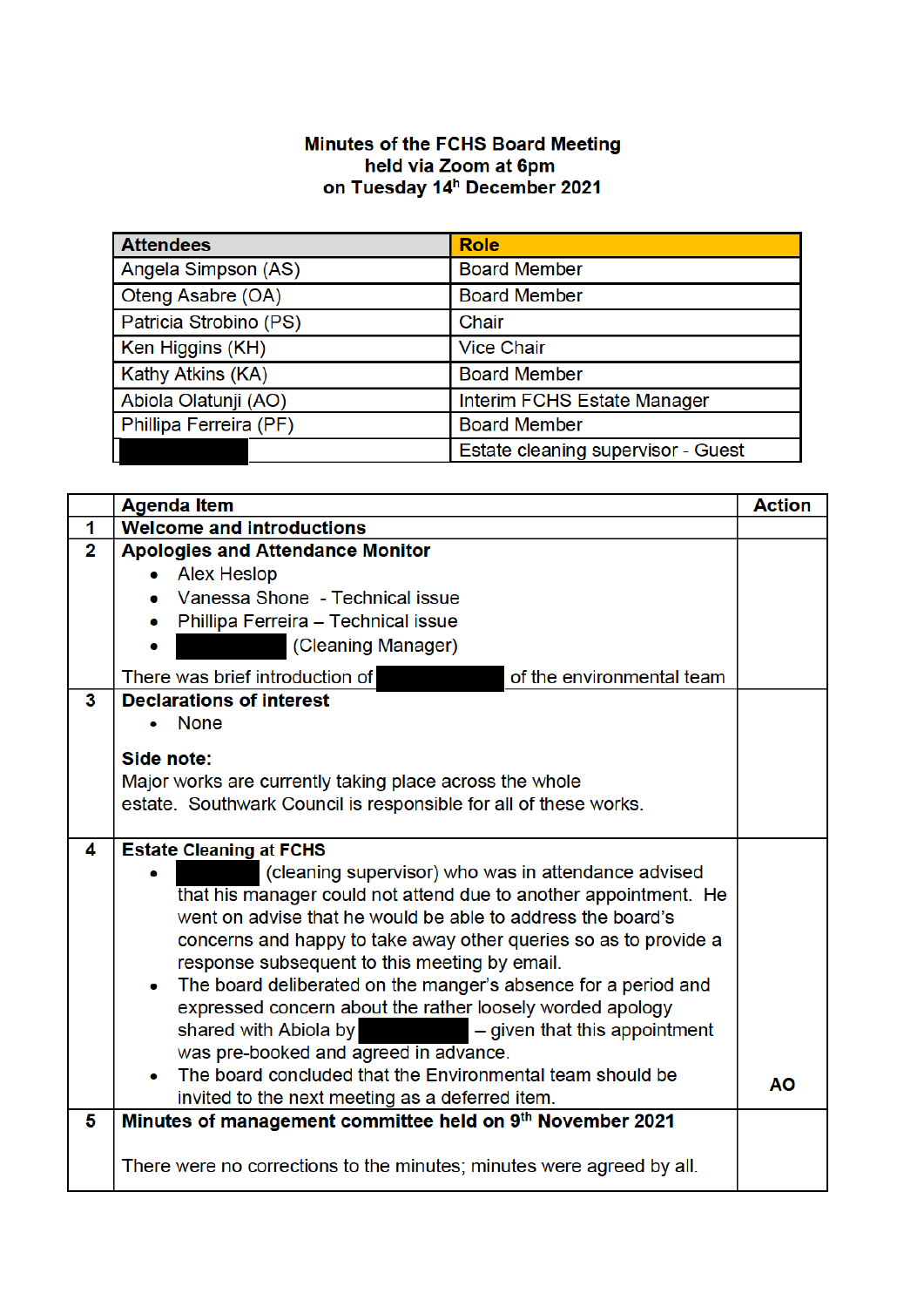|                | Proposed as true reflection of the meeting by Kathy Atkins<br>$\bullet$<br>Seconded by Ken Higgins                                                                                                                                                                                                                                                                                                                                                   |    |
|----------------|------------------------------------------------------------------------------------------------------------------------------------------------------------------------------------------------------------------------------------------------------------------------------------------------------------------------------------------------------------------------------------------------------------------------------------------------------|----|
| 6              | <b>Matters Arising</b>                                                                                                                                                                                                                                                                                                                                                                                                                               |    |
|                | A gentle reminder for all (were missing) to complete and sign the<br>documents below:<br><b>Code Of Conduct</b><br>$\bullet$<br><b>Code Of Confidentiality</b><br>$\bullet$<br><b>Declaration Of Interest</b><br>$\bullet$                                                                                                                                                                                                                           |    |
|                | Safer Neighbourhood Team - KH confirmed that PF will need to be<br>approved at the next SNT meeting before being allowed to attend future<br>meetings.                                                                                                                                                                                                                                                                                               |    |
| $\overline{7}$ | <b>Housing Service</b>                                                                                                                                                                                                                                                                                                                                                                                                                               |    |
|                | a) Performance monitoring Report - Q3 YTD (April to October)<br>2021/22                                                                                                                                                                                                                                                                                                                                                                              |    |
|                | As at the end of October 2021, the TMO attained 98.42% for rent<br>collection, which above its target of 98%. Every effort is being made to<br>help improve performance with garage rental charges with one of two<br>held being returned to mainstream use.                                                                                                                                                                                         |    |
|                | Further effort being made to help improve performance around day to day<br>repairs. There has been a noticeable improvement to its coordination<br>since having a temporary Repair Supervisor in place.                                                                                                                                                                                                                                              |    |
|                | b) QHIP - LBS has now changed its position with respect to renewal of<br>FED at a number of blocks which included St Olaves Estate and 2<br>Fair Street. These renewals will now be implemented as part of the<br>ongoing scheme. KA confirmed that there was evidence of the<br>changed position with doors at her block recently measured.                                                                                                         |    |
| 8              | <b>Environmental</b><br>a. Health and safety:                                                                                                                                                                                                                                                                                                                                                                                                        |    |
|                | Fire risk assessments update -<br>A number of items remain on the register. However, there is an<br>acknowledgement that there are issues to address with the Apex<br>database. However, there is a risk item relating to St Johns Estate<br>which requires the removal of items from the communal area. This<br>has been progressed by the TMO all residents advised to remove<br>such items where this applies to them. The follow up to this will | AO |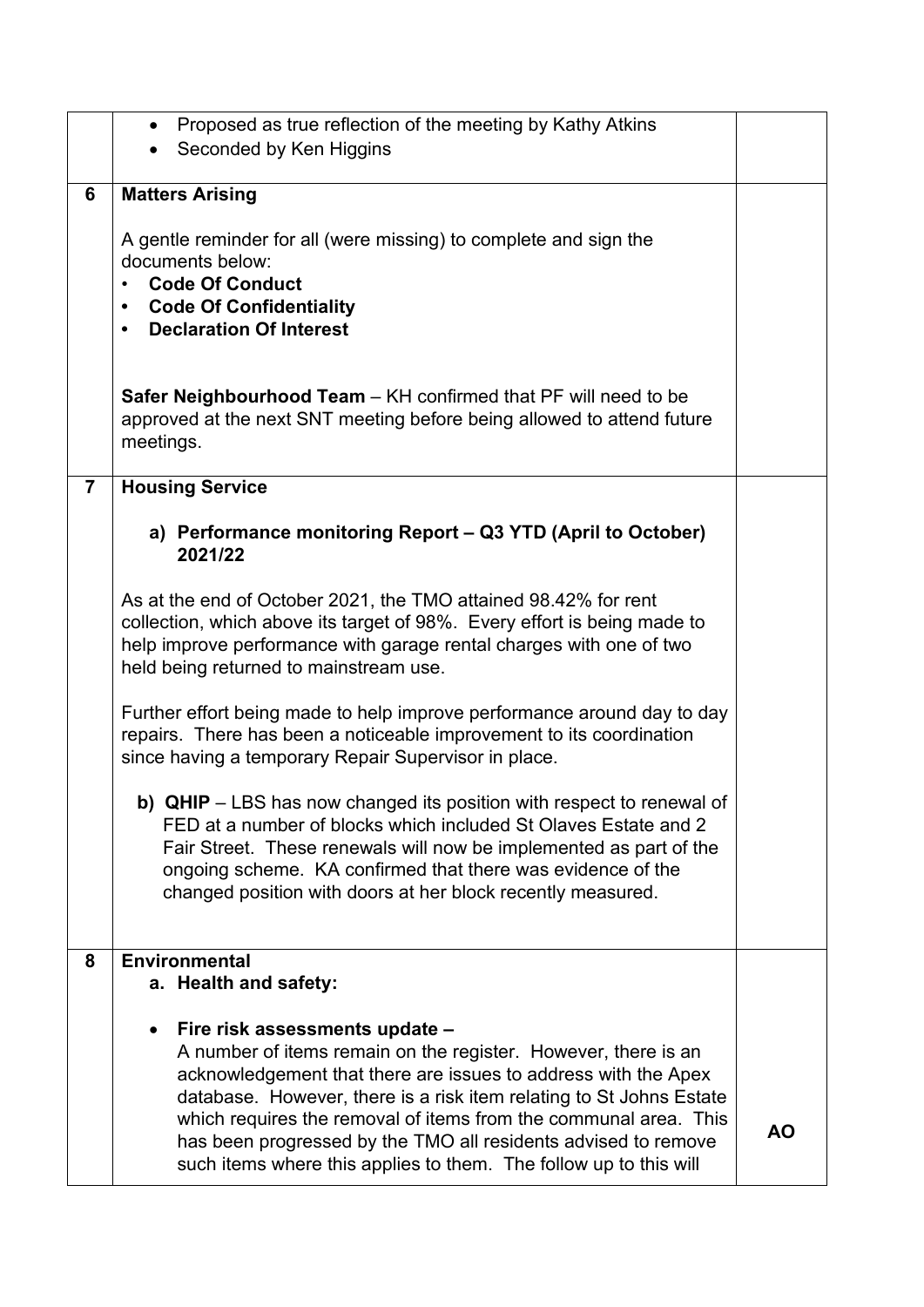|    | the removal of all items early next week in line with the notice to                                                                    |  |
|----|----------------------------------------------------------------------------------------------------------------------------------------|--|
|    | residents.                                                                                                                             |  |
|    | Estate inspections - update -<br>$\bullet$                                                                                             |  |
|    | These continue to take place on a weekly basis. I am advised by                                                                        |  |
|    | Mark (HO) that there was nothing negative to report back at the<br>last session. Unfortunately, we do not have VS here to provide      |  |
|    | some feedback to recent inspection.                                                                                                    |  |
|    |                                                                                                                                        |  |
|    | Accidents, incidents and near misses - none                                                                                            |  |
| 9  | <b>Community Engagement</b>                                                                                                            |  |
|    | a) Newsletter planning/update -                                                                                                        |  |
|    | The newsletter was positive all round. PS praised the team for a                                                                       |  |
|    | fabulous job – particularly noting that this edition was resident                                                                      |  |
|    | focused and led.                                                                                                                       |  |
|    | Effort going forward will be to focus on embedding the TMO's                                                                           |  |
|    | strategy to disseminate future editions of the newsletter to                                                                           |  |
|    | residents in largely digital format - with the exception to a few hard                                                                 |  |
|    | copies available at the housing office.                                                                                                |  |
|    | b) Alfred Salter Play Area update -                                                                                                    |  |
|    | in her capacity as friend of ASPA was recently in                                                                                      |  |
|    | contact with AO seeking to work more closely with the TMO to<br>take the scheme forward. The group are currently seeking funds         |  |
|    | to help develop a feasibility report through one of the councils                                                                       |  |
|    | funding stream e.g. Neighbourhood Fund.                                                                                                |  |
|    | AO advised that it would be appropriate for the group to proceed<br>$\bullet$                                                          |  |
|    | on the current basis and should funding application be successful,                                                                     |  |
|    | that the Council provide the project management role. Friends of<br>ASPA not being a constituted group will be irrelevant as the       |  |
|    | council can hold funds on its behalf with this approach. Also, will                                                                    |  |
|    | ensure the scheme's progression.                                                                                                       |  |
|    | will engage FCHS' board going forward to ensure capacity and<br>$\bullet$                                                              |  |
|    | understanding of the project is attained. This should allow the<br>board to play an active role as a partner to help secure funding to |  |
|    | deliver future works to the play area.                                                                                                 |  |
|    |                                                                                                                                        |  |
|    | The board acknowledged the request by and look forward to working<br>the ASPA group in future.                                         |  |
|    |                                                                                                                                        |  |
|    |                                                                                                                                        |  |
| 10 | Governance                                                                                                                             |  |
|    | a) Feedback from HR Sub-Committee                                                                                                      |  |
|    |                                                                                                                                        |  |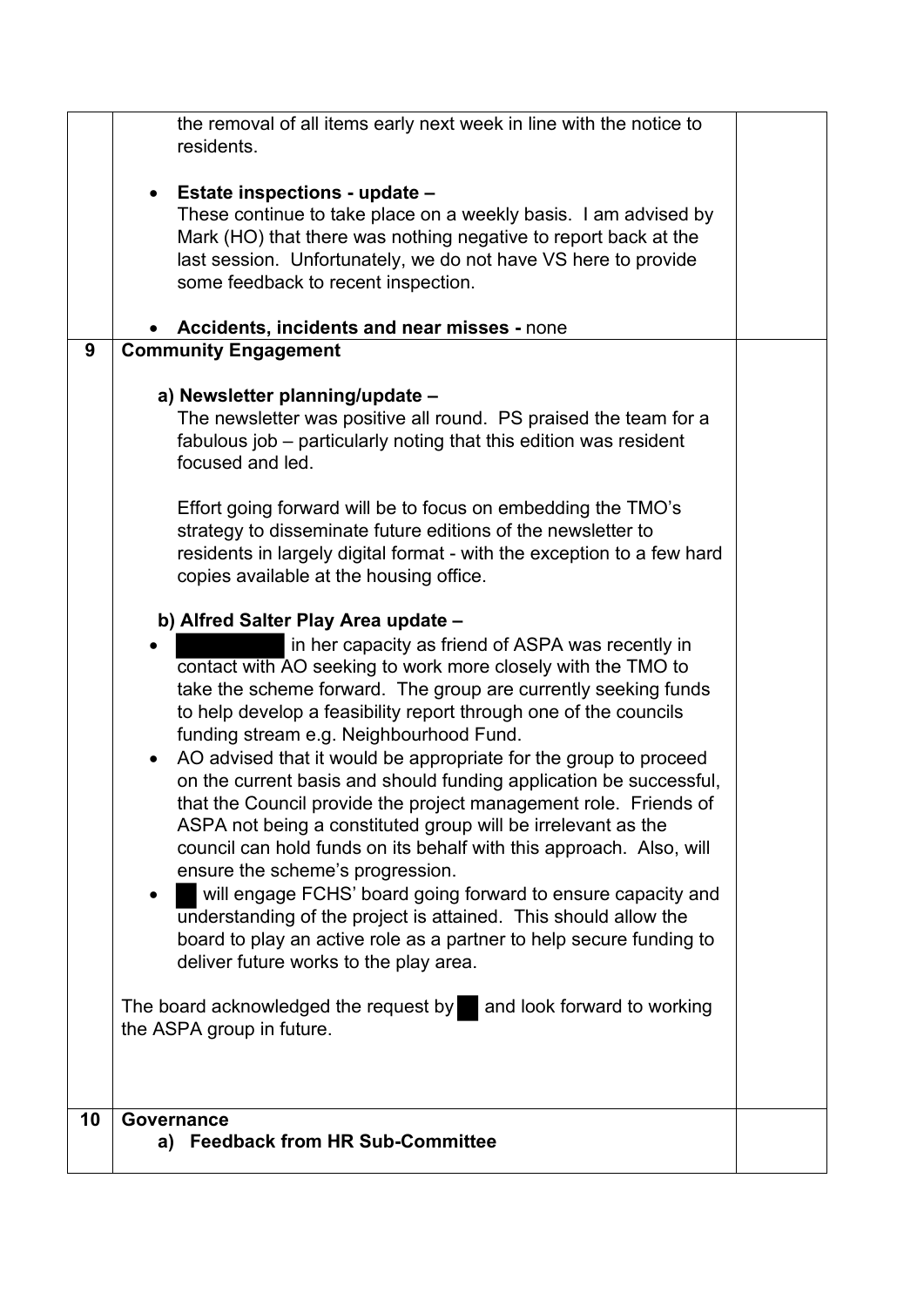